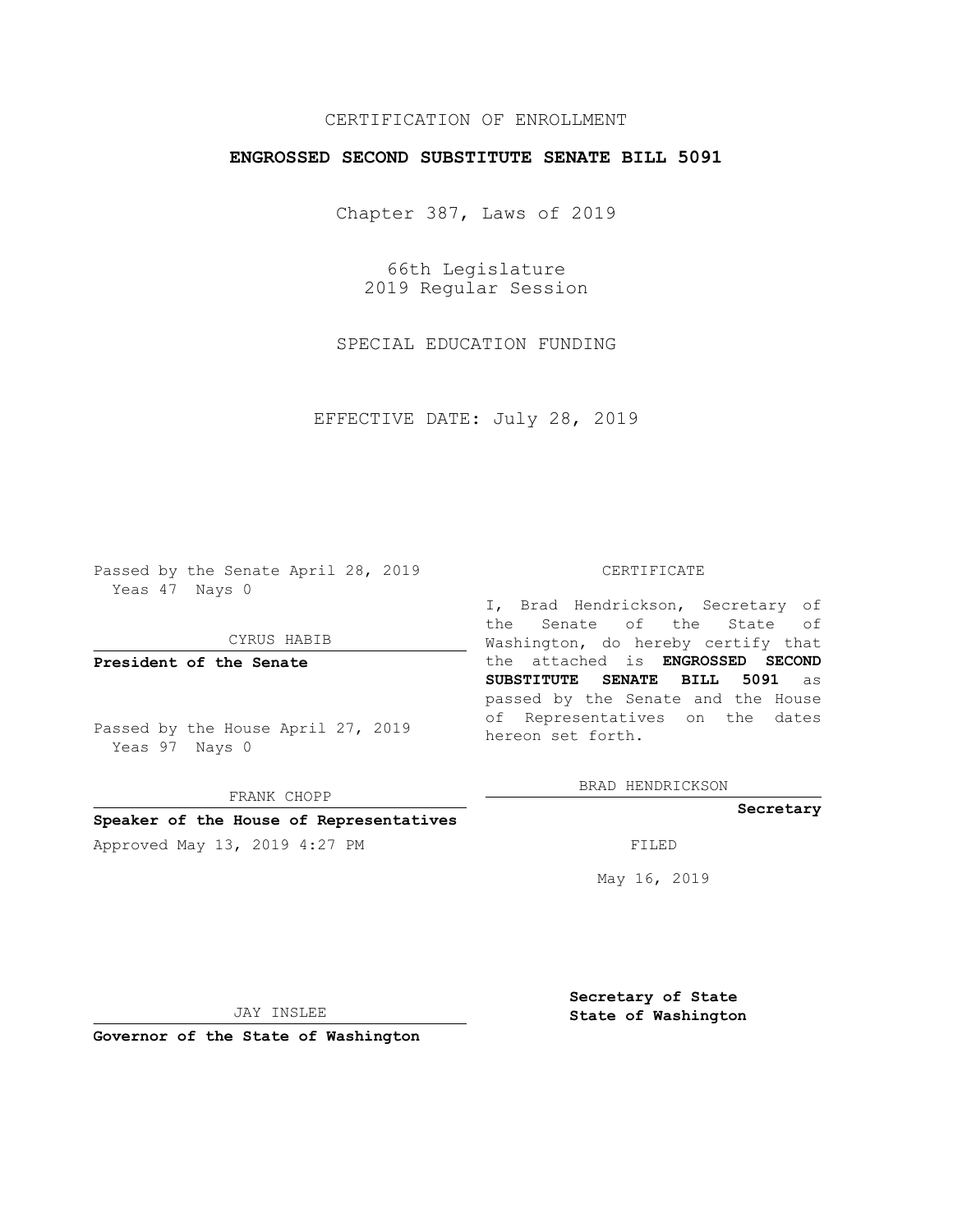### **ENGROSSED SECOND SUBSTITUTE SENATE BILL 5091**

AS AMENDED BY THE HOUSE

Passed Legislature - 2019 Regular Session

# **State of Washington 66th Legislature 2019 Regular Session**

**By** Senate Ways & Means (originally sponsored by Senators Wellman, Conway, Darneille, Wilson, C., Kuderer, and Takko)

READ FIRST TIME 03/01/19.

 AN ACT Relating to state and federal special education funding; amending RCW 28A.150.392, 28A.150.415, 28A.150.390, and 43.09.2856; creating a new section; and providing an expiration date.

BE IT ENACTED BY THE LEGISLATURE OF THE STATE OF WASHINGTON:

 NEW SECTION. **Sec. 1.** The legislature intends to provide the funding necessary to support a comprehensive and responsive education system that fully addresses the needs of students with disabilities eligible for special education. Under the current funding model, students with disabilities eligible for special education are funded as basic education students first, with additional funding provided through a statewide multiplier intended to meet the additional needs of each student as established in the student's individualized education program. Additionally, a safety net administered by the office of the superintendent of public instruction is available for school districts that demonstrate significant extra need beyond what they receive from the base funding formula.

 The legislature notes that school districts across the state have identified the need for additional resources to create the educational environment necessary to give every student with an individualized education program the opportunity to succeed. It is the legislature's intent to provide immediate relief to school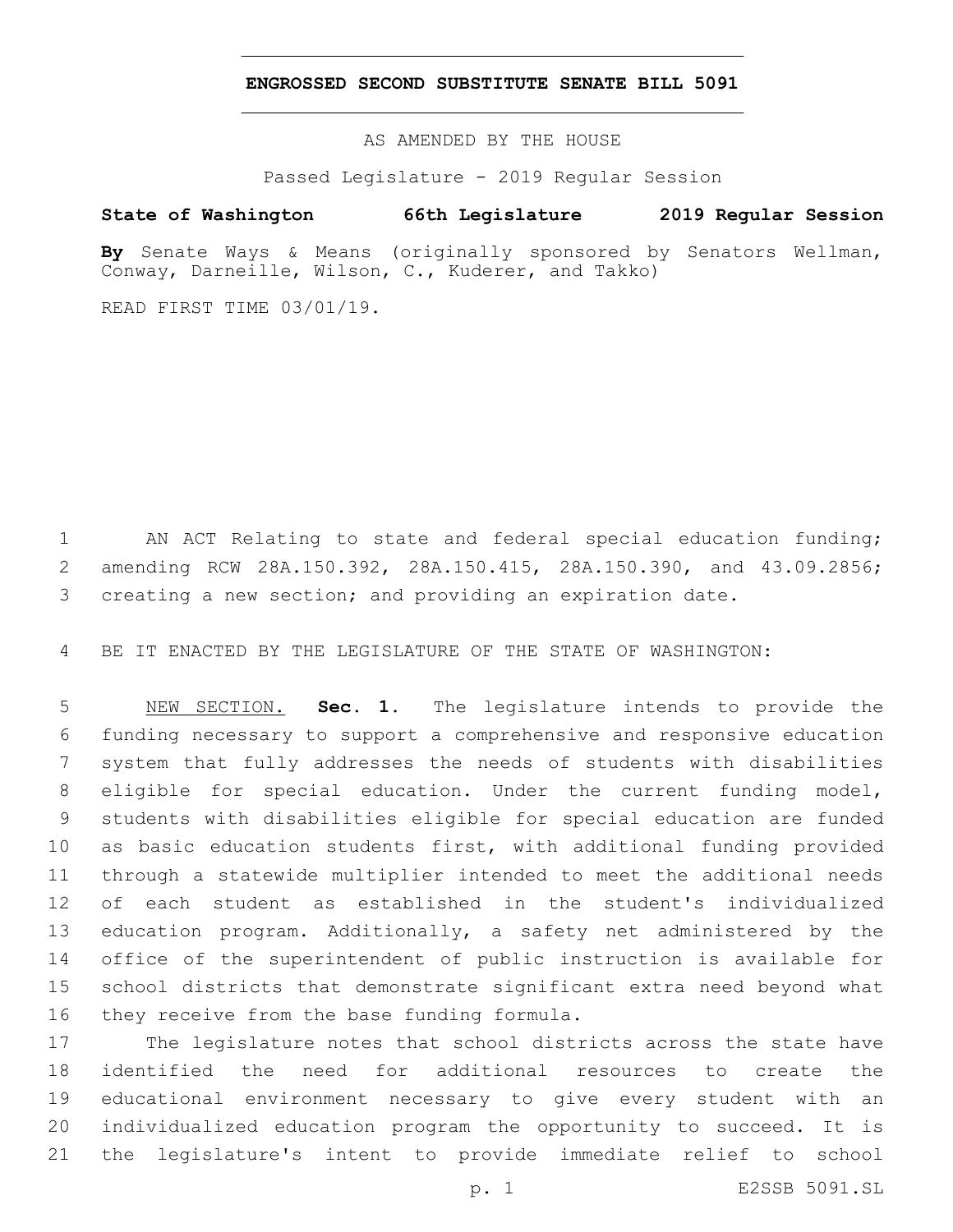district special education programs by enhancing the supplemental funding school districts receive for every student in the program of special education and to provide easier access to the safety net when 4 those base funds are not adequate.

 **Sec. 2.** RCW 28A.150.392 and 2018 c 266 s 106 are each amended to read as follows:6

 (1)(a) To the extent necessary, funds shall be made available for safety net awards for districts with demonstrated needs for special education funding beyond the amounts provided through the special 10 education funding formula under RCW 28A.150.390.

 (b) If the federal safety net awards based on the federal eligibility threshold exceed the federal appropriation in any fiscal year, then the superintendent shall expend all available federal 14 discretionary funds necessary to meet this need.

 (2) Safety net funds shall be awarded by the state safety net oversight committee subject to the following conditions and 17 limitations:

 (a) The committee shall award additional funds for districts that can convincingly demonstrate that all legitimate expenditures for special education exceed all available revenues from state funding 21 formulas.

 (b) In the determination of need, the committee shall consider additional available revenues from federal sources.

 (c) Differences in program costs attributable to district philosophy, service delivery choice, or accounting practices are not 26 a legitimate basis for safety net awards.

 (d) In the determination of need, the committee shall require that districts demonstrate that they are maximizing their eligibility for all state revenues related to services for students eligible for 30 special education((-eligible students)) and all federal revenues from federal impact aid, medicaid, and the individuals with disabilities education act-Part B and appropriate special projects. Awards associated with (e) and (f) of this subsection shall not exceed the total of a district's specific determination of need.

 (e) The committee shall then consider the extraordinary high cost needs of one or more individual students eligible for and receiving 37 special education ((students)). Differences in costs attributable to district philosophy, service delivery choice, or accounting practices 39 are not a legitimate basis for safety net awards.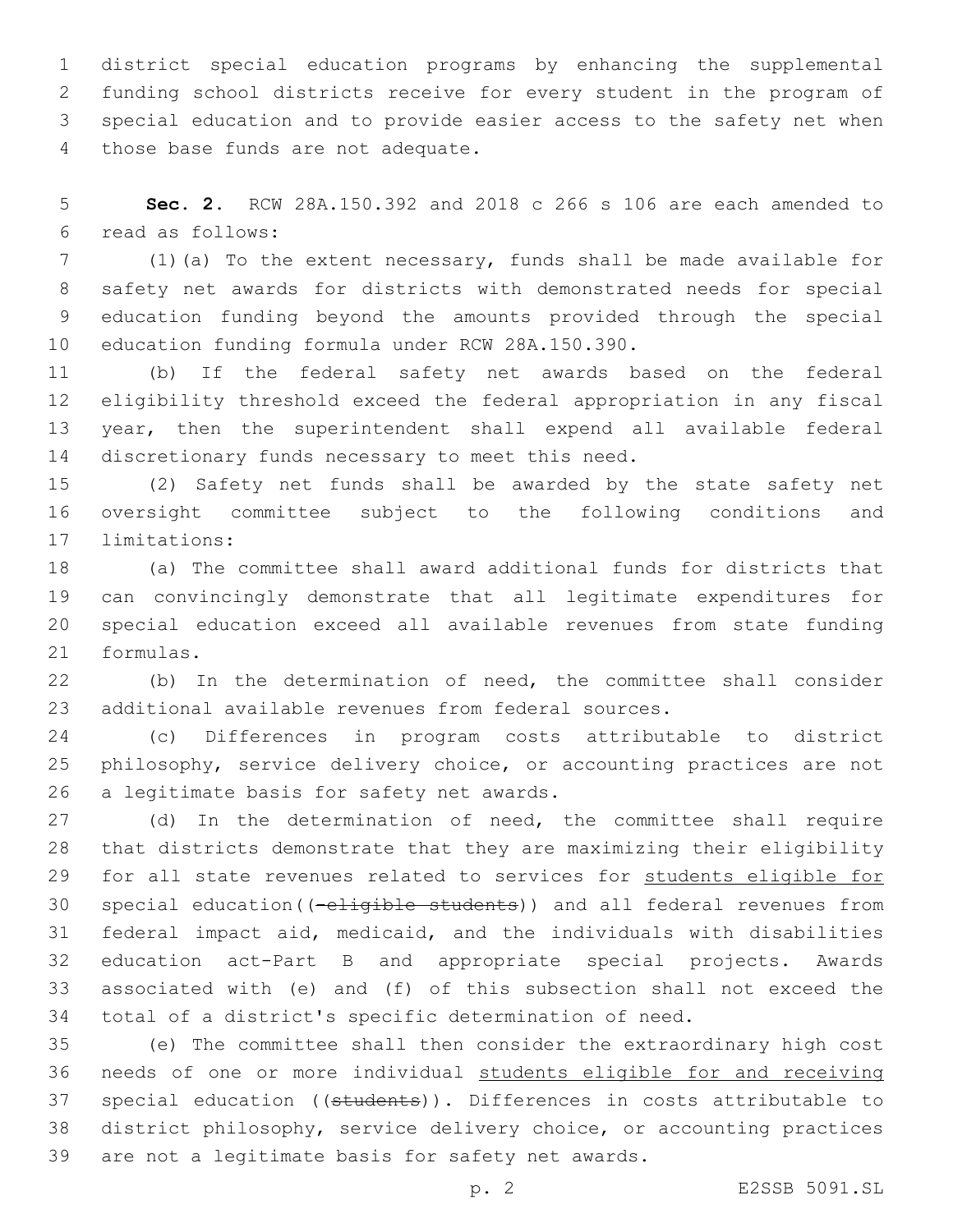(f) Using criteria developed by the committee, the committee shall then consider extraordinary costs associated with communities that draw a larger number of families with children in need of special education services, which may include consideration of proximity to group homes, military bases, and regional hospitals. Safety net awards under this subsection (2)(f) shall be adjusted to reflect amounts awarded under (e) of this subsection.

 (g) The committee shall then consider the extraordinary high cost needs of one or more individual students eligible for and receiving 10 special education ((students)) served in residential schools as defined in RCW 28A.190.020, programs for juveniles under the department of corrections, and programs for juveniles operated by 13 city and county jails to the extent they are providing a secondary 14 program of education ((for students enrolled in special education)).

 (h) The maximum allowable indirect cost for calculating safety net eligibility may not exceed the federal restricted indirect cost 17 rate for the district plus one percent.

 (i) Safety net awards shall be adjusted based on the percent of potential medicaid eligible students billed as calculated by the superintendent of public instruction in accordance with chapter 318, 21 Laws of 1999.

 (j) Safety net awards must be adjusted for any audit findings or 23 exceptions related to special education funding.

 (3) The superintendent of public instruction shall adopt such rules and procedures as are necessary to administer the special education funding and safety net award process. By December 1, 2018, the superintendent shall review and revise the rules to achieve full and complete implementation of the requirements of this subsection and subsection (4) of this section including revisions to rules that provide additional flexibility to access community impact awards. Before revising any standards, procedures, or rules, the superintendent shall consult with the office of financial management and the fiscal committees of the legislature. In adopting and revising the rules, the superintendent shall ensure the application process to access safety net funding is streamlined, timelines for submission are not in conflict, feedback to school districts is timely and provides sufficient information to allow school districts to understand how to correct any deficiencies in a safety net application, and that there is consistency between awards approved by school district and by application period. The office of the

p. 3 E2SSB 5091.SL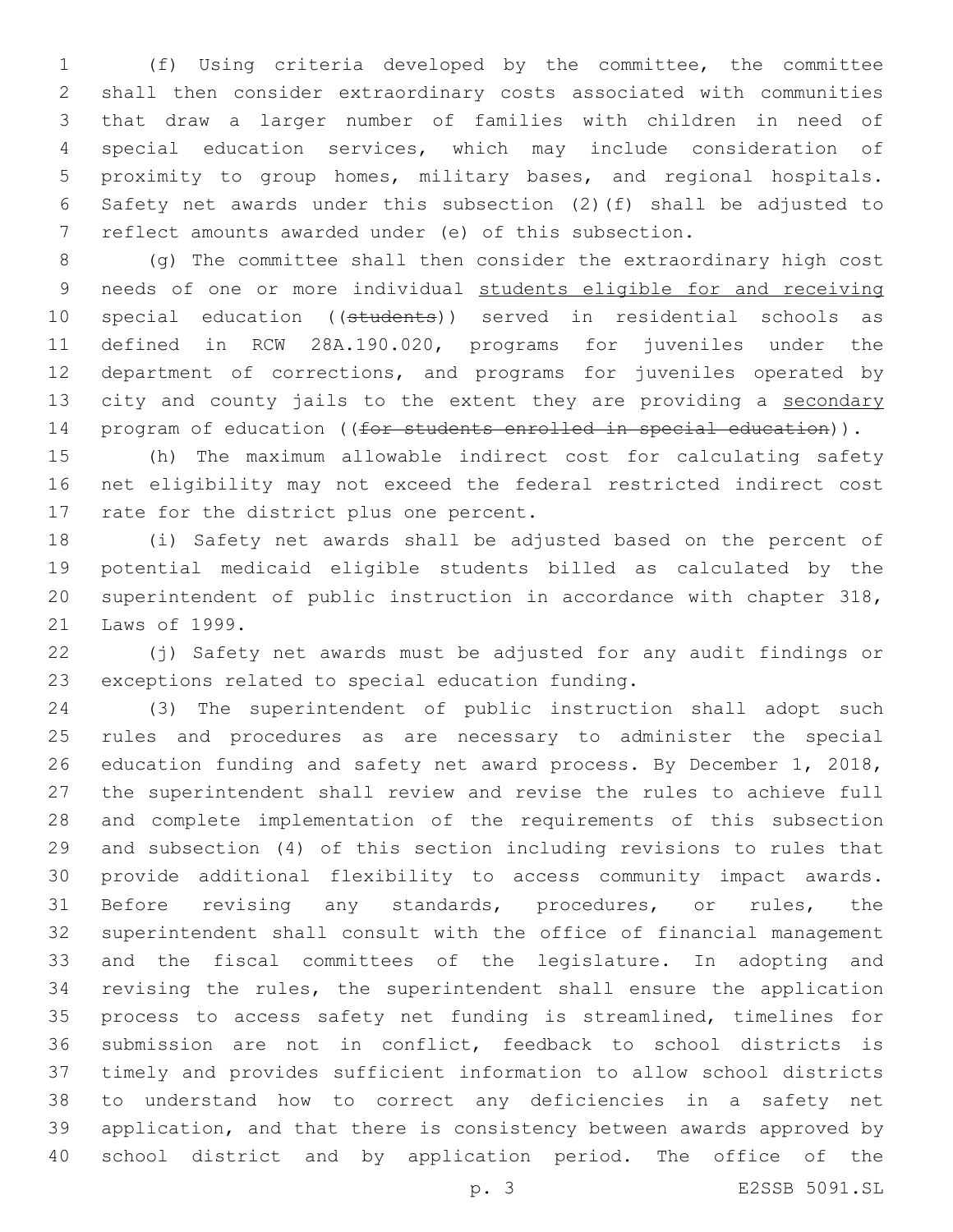superintendent of public instruction shall also provide technical assistance to school districts in preparing and submitting special 3 education safety net applications.

 (4) On an annual basis, the superintendent shall survey districts regarding their satisfaction with the safety net process and consider feedback from districts to improve the safety net process. Each year by December 1st, the superintendent shall prepare and submit a report to the office of financial management and the appropriate policy and fiscal committees of the legislature that summarizes the survey results and those changes made to the safety net process as a result 11 of the school district feedback.

 (5) The safety net oversight committee appointed by the superintendent of public instruction shall consist of:

 (a) One staff member from the office of the superintendent of 15 public instruction;

 (b) Staff of the office of the state auditor who shall be 17 nonvoting members of the committee; and

 (c) One or more representatives from school districts or educational service districts knowledgeable of special education 20 programs and funding.

 (6) Beginning in the 2019-20 school year, a high-need student is eligible for safety net awards from state funding under subsection (2)(e) and (g) of this section if the student's individualized education program costs exceed two and three-tenths times the average 25 per-pupil expenditure as defined in Title 20 U.S.C. Sec. 7801, the every student succeeds act of 2015.

 **Sec. 3.** RCW 28A.150.415 and 2017 3rd sp.s. c 13 s 105 are each 28 amended to read as follows:

 (1) Beginning with the 2018-19 school year, the legislature shall begin phasing in funding for professional learning days for certificated instructional staff. At a minimum, the state must 32 allocate funding for:

(a) One professional learning day in the 2018-19 school year;

 (b) Two professional learning days in the 2019-20 school year; 35 and

(c) Three professional learning days in the 2020-21 school year.

 (2) The office of the superintendent of public instruction shall calculate each school district's professional learning allocation as provided in subsection (1) of this section separate from the minimum

p. 4 E2SSB 5091.SL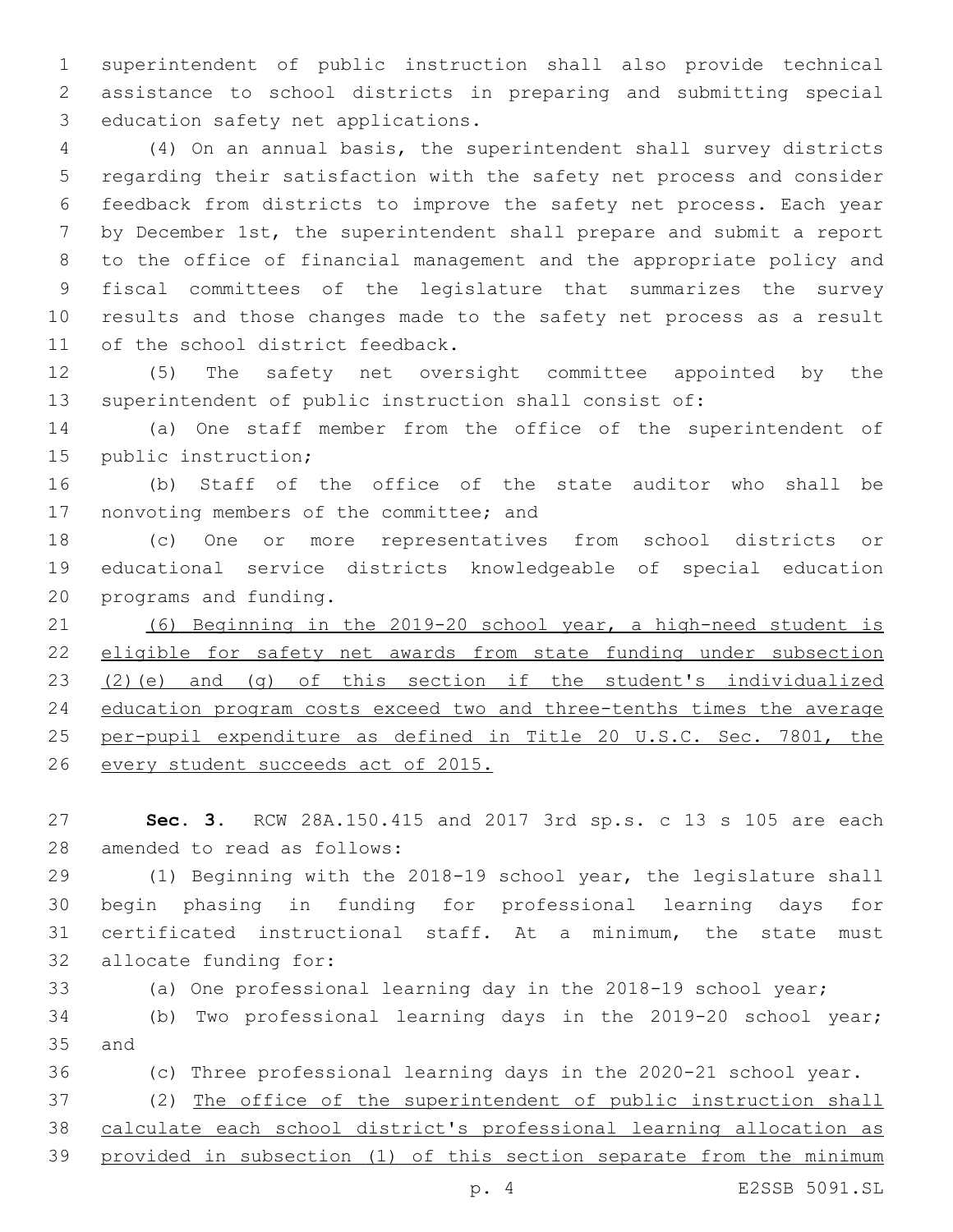state allocation for salaries as specified in RCW 28A.150.410 and associated fringe benefits on the apportionment reports provided to each school district. The professional learning allocation shall be equal to the proportional increase resulting from adding the professional learning days provided in subsection (1) of this section to the required minimum number of school days in RCW 28A.150.220(5)(a) applied to the school district's minimum state allocation for salaries and associated fringe benefits for 9 certificated instructional staff as specified in the omnibus operating appropriations act. Professional learning allocations shall be included in per-pupil calculations, such as special education, for 12 programs funded on a per-pupil basis.

 (3) Nothing in this section entitles an individual certificated instructional staff to any particular number of professional learning 15 days.

16  $((\langle 3 \rangle))$   $(4)$  The professional learning days must meet the definitions and standards provided in RCW 28A.415.430, 28A.415.432, 18 and 28A.415.434.

 **Sec. 4.** RCW 28A.150.390 and 2018 c 266 s 102 are each amended to 20 read as follows:

 (1) The superintendent of public instruction shall submit to each regular session of the legislature during an odd-numbered year a programmed budget request for special education programs for students with disabilities. Funding for programs operated by local school districts shall be on an excess cost basis from appropriations provided by the legislature for special education programs for students with disabilities and shall take account of state funds accruing through RCW 28A.150.260 (4)(a), (5), (6), and (8) and 28A.150.415.29

 (2) The excess cost allocation to school districts shall be based 31 on the following:

 (a) A district's annual average headcount enrollment of students ages birth through four and those five year olds not yet enrolled in 34 kindergarten who are eligible for and ((enrolled in)) receiving special education, multiplied by the district's base allocation per full-time equivalent student, multiplied by 1.15; ((and))

 (b)(i) Subject to the limitation in (b)(ii) of this subsection 38 (2), a district's annual average ((full-time equivalent basic 39 education)) enrollment( $\sqrt{t}$  multiplied by the district's funded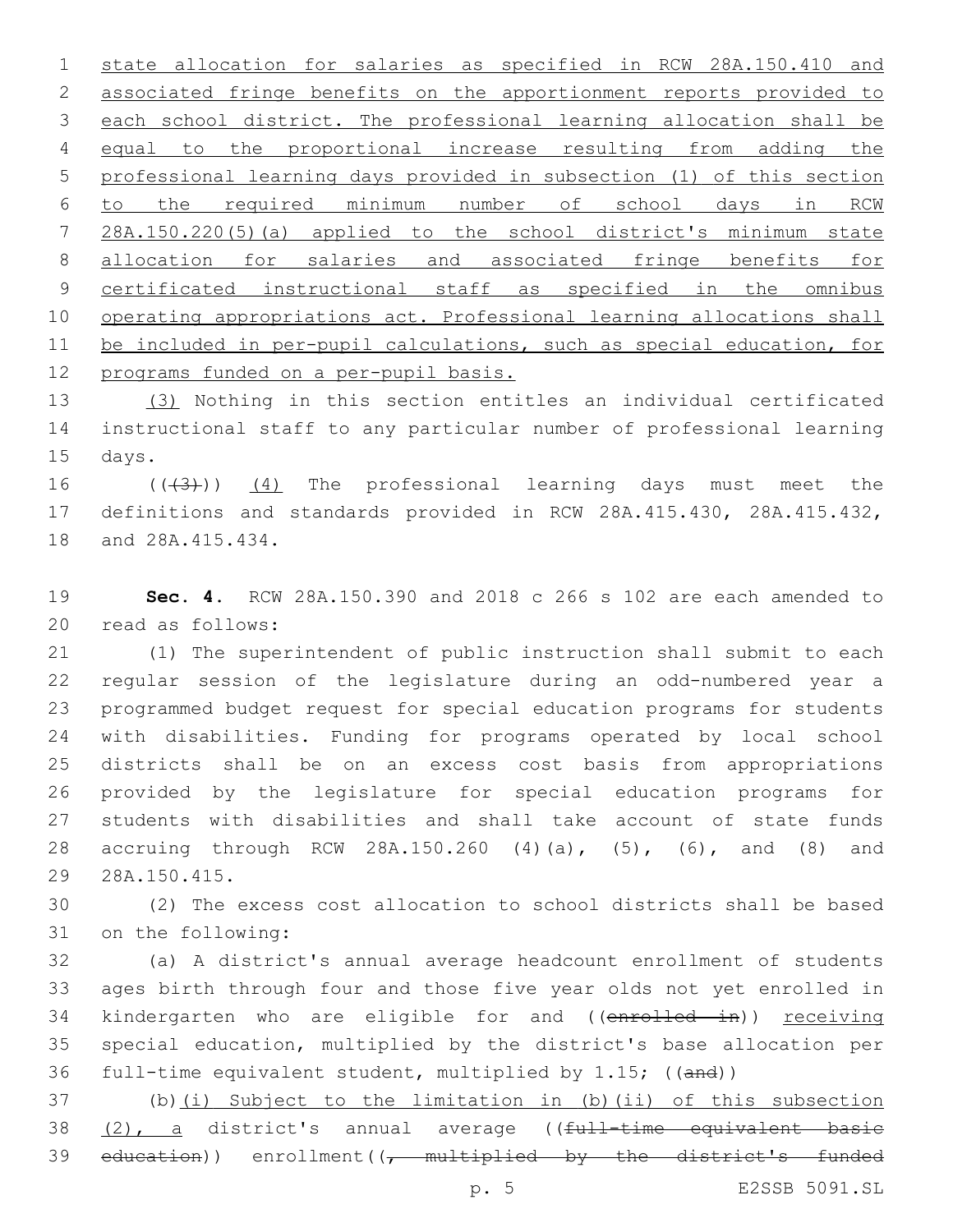enrollment percent)) of resident students who are eligible for and 2 receiving special education, excluding students ages birth through four and those five year olds not yet enrolled in kindergarten, multiplied by the district's base allocation per full-time equivalent 5 student, multiplied by  $((0.9609))$  the special education cost multiplier rate of:

 (A) In the 2019-20 school year, 0.995 for students eligible for 8 and receiving special education.

(B) Beginning in the 2020-21 school year, either:

 (I) 1.0075 for students eligible for and receiving special education and reported to be in the general education setting for 12 eighty percent or more of the school day; or

 (II) 0.995 for students eligible for and receiving special education and reported to be in the general education setting for 15 less than eighty percent of the school day.

16 (ii) If the enrollment percent exceeds thirteen and five-tenths percent, the excess cost allocation calculated under (b)(i) of this subsection must be adjusted by multiplying the allocation by thirteen and five-tenths percent divided by the enrollment percent.

(3) As used in this section:20

 (a) "Base allocation" means the total state allocation to all schools in the district generated by the distribution formula under RCW 28A.150.260 (4)(a), (5), (6), and (8) and the allocation under 24 RCW 28A.150.415, to be divided by the district's full-time equivalent 25 enrollment.

 (b) "Basic education enrollment" means enrollment of resident students including nonresident students enrolled under RCW 28A.225.225 and students from nonhigh districts enrolled under RCW 28A.225.210 and excluding students residing in another district enrolled as part of an interdistrict cooperative program under RCW 28A.225.250.31

32 (c) "Enrollment percent" means the district's resident ((special 33 education)) annual average enrollment of students who are eligible 34 for and receiving special education, excluding students ages birth through four and those five year olds not yet enrolled in kindergarten and students enrolled in institutional education programs, as a percent of the district's annual average full-time 38 equivalent basic education enrollment.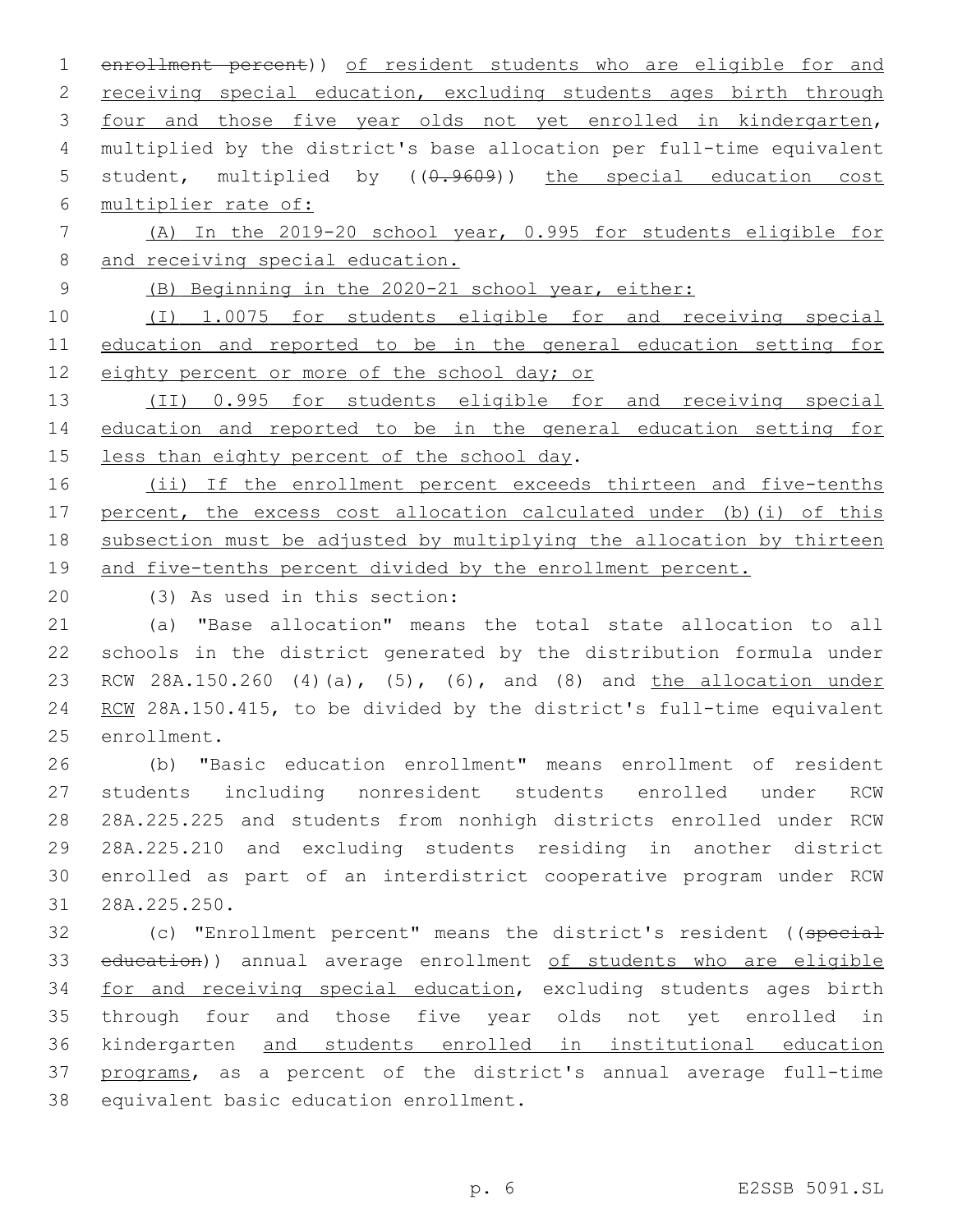(((d) "Funded enrollment percent" means the lesser of the district's actual enrollment percent or thirteen and five-tenths percent.))

 **Sec. 5.** RCW 43.09.2856 and 2018 c 266 s 406 are each amended to 5 read as follows:

 (1) Beginning with the 2019-20 school year, to ensure that school district local revenues are used solely for purposes of enriching the state's statutory program of basic education, the state auditor's regular financial audits of school districts must include a review of the expenditure of school district local revenues for compliance with RCW 28A.150.276, including the spending plan approved by the superintendent of public instruction under RCW 28A.505.240 and its implementation, and any supplemental contracts entered into under RCW 14 28A.400.200.

 (2) If an audit under subsection (1) of this section results in findings that a school district has failed to comply with these 17 requirements, then within ninety days of completing the audit the auditor must report the findings to the superintendent of public instruction, the office of financial management, and the education and operating budget committees of the legislature.

 (3) The use of the state allocation provided for professional learning under RCW 28A.150.415 must be audited as part of the regular financial audits of school districts by the state auditor's office to ensure compliance with the limitations and conditions of RCW 28A.150.415.25

 (4)(a) The state auditor must conduct a financial or 27 accountability audit of each school district by June 1, 2020, for the 2018-19 school year to include a review of the following:

29 (i) Special education revenues and the sources of those revenues, by school district; and

 (ii) Special education expenditures and the object of those expenditures, by school district.

 (b) Special education data reported for each school district through the audits under this subsection must be compiled and submitted to the education committees of the legislature by December 1, 2020.

 NEW SECTION. **Sec. 6.** Section 5 of this act expires December 1, 2021.